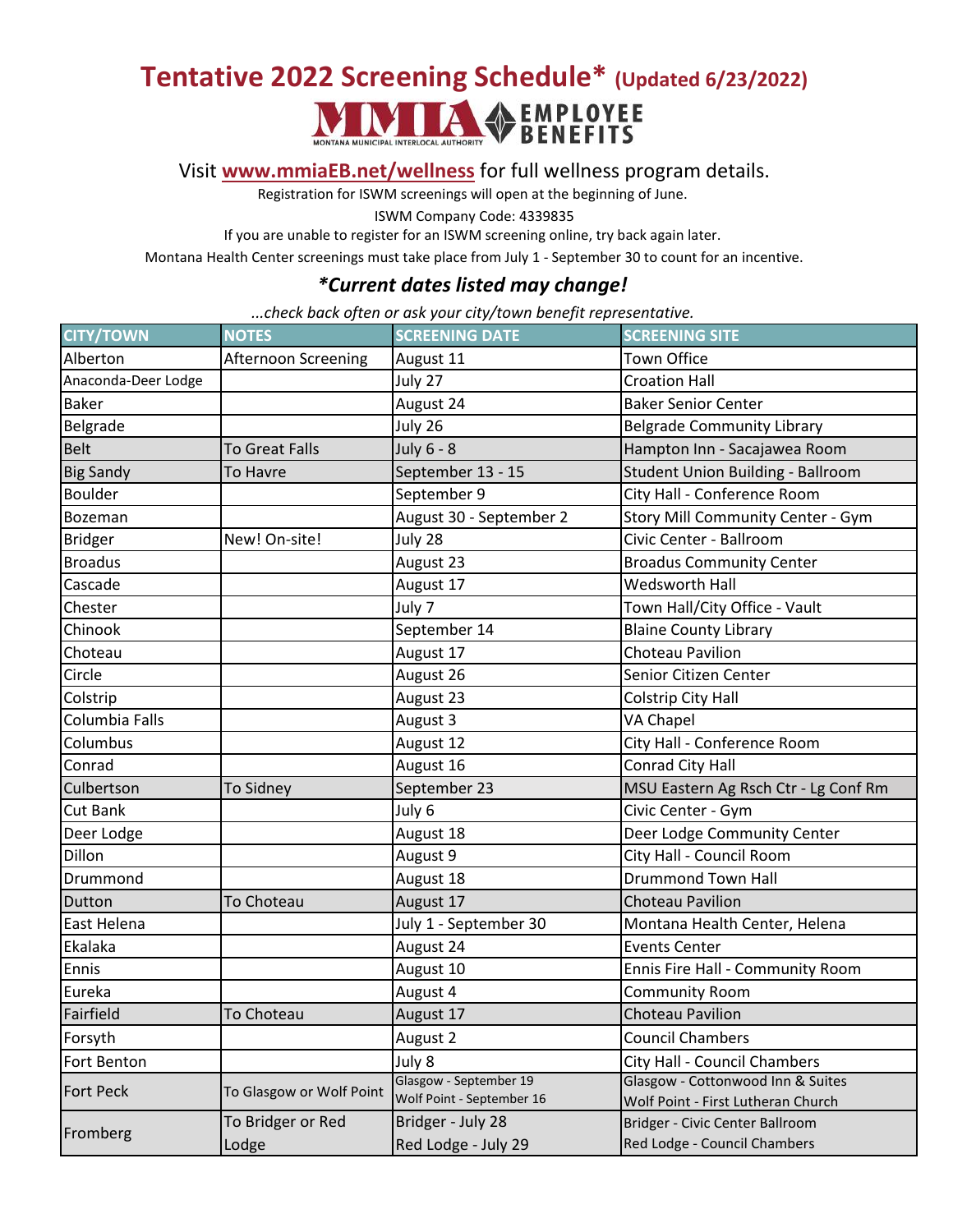| <b>CITY/TOWN</b>      | <b>NOTES</b>                | <b>SCREENING DATE</b>                               | <b>SCREENING SITE</b>                                                                |
|-----------------------|-----------------------------|-----------------------------------------------------|--------------------------------------------------------------------------------------|
| Glasgow               |                             | September 19                                        | Cottonwood Inn & Suites - Rooms C & D                                                |
| Glendive              |                             | September 22                                        | <b>TBD</b>                                                                           |
| Hamilton              |                             | September 30                                        | Bitterroot College - Gym                                                             |
| Harlem                |                             | September 13                                        | City Hall                                                                            |
| Harlowton             |                             | September 7                                         | Harlowton Pub Library - Conference Rm                                                |
| Havre                 |                             | September 13 - 15                                   | Student Union Building - Ballroom                                                    |
| Helena                |                             | July 1 - September 30                               | Montana Health Center, Helena                                                        |
| <b>Hot Springs</b>    | <b>To Plains</b>            | August 10                                           | <b>Plains Council Chambers</b>                                                       |
| Joliet                |                             | July 29                                             | Joliet Extension Office - Conference Room                                            |
| Kevin                 | To Cut Bank or Shelby       | July 6 - Cut Bank<br>July 7 - Shelby                | Cut Bank - Civic Center Gym<br>Shelby - Shelby Civic Center                          |
| Kalispell             |                             | September 7<br>September 8 - 9                      | Hampton Inn Kalispell - Spring Creek Room 9/7<br>Kalispell Council Chambers 9/8 -9/9 |
| Lewistown             |                             | September 21                                        | Yogo Inn - Judith Moccasin Room                                                      |
| Libby                 |                             | August 2                                            | City Hall - Ponderosa Room                                                           |
| Lima                  | <b>To Dillon</b>            | August 9                                            | City Hall - Council Room (Dillon)                                                    |
| Livingston            |                             | July 12                                             | Livingston Civic Center                                                              |
| Malta                 |                             | September 20                                        | Elementary School - Gymnasium                                                        |
| Manhattan             |                             | September 7                                         | City Hall - Meeting Room                                                             |
| <b>Medicine Lake</b>  | To Sidney                   | September 23                                        | MSU Eastern Ag Rsch Ctr - Lg Conf Rm                                                 |
| <b>Miles City</b>     |                             | September 20 - 21                                   | Lucas Hall Admin Bldg - Comnty Rm 106                                                |
| <b>MLCT</b>           |                             | July 1 - September 30                               | Montana Health Center, Helena                                                        |
| <b>MMIA</b>           |                             | July 1 - September 30                               | Montana Health Center, Helena                                                        |
| Nashua                | To Glasgow or Wolf<br>Point | Glasgow - September 19<br>Wolf Point - September 16 | Glasgow - Cottonwood Inn & Suites<br>Wolf Point - First Lutheran Church              |
| Philipsburg           | To Anaconda                 | July 27                                             | <b>Croatian Hall</b>                                                                 |
| Plains                |                             | August 10                                           | <b>Council Chambers</b>                                                              |
| Plentywood            | To Scobey                   | August 25                                           | Daniels County Courthouse - Jury Room                                                |
| Poplar                | To Wolf Point               | September 16                                        | First Lutheran Church - Fellowship Hall                                              |
| <b>Red Lodge</b>      |                             | July 29                                             | <b>Council Chambers</b>                                                              |
| Richey                | To Circle                   | August 26                                           | Senior Citizen Center                                                                |
| Ronan                 |                             | August 9                                            | Ronan Fire Hall                                                                      |
| Roundup               |                             | July 19                                             | Roundup Community Center - Gym                                                       |
| Saco                  | To Malta                    | September 20                                        | Malta Elementary School - Gymnasium                                                  |
| Scobey                |                             | August 25                                           | Daniels County Courthouse - Jury Room                                                |
| Shelby                |                             | July 7                                              | Shelby Civic Center                                                                  |
| Sheridan              |                             | August 10                                           | Sheridan Public Library                                                              |
| Sidney                |                             | September 23                                        | MSU Eastern Ag Rsch Ctr - Lg Conf Rm                                                 |
| Stanford              | To Lewistown or             | Moccasin - September 7                              | Moccasin - Main Office Building Lewistown -                                          |
|                       | Moccasin                    | Lewistown - September 21                            | Yogo Inn Judith Moccasin Rm                                                          |
| Stevensville          |                             | August 12                                           | Town Hall - Council Room                                                             |
| Sunburst              | To Shelby                   | July 7                                              | <b>Shelby Civic Center</b>                                                           |
| Superior              |                             | August 11                                           | Town of Superior City Offices                                                        |
| <b>Terry</b>          |                             | August 26                                           | <b>Town Hall</b>                                                                     |
| <b>Thompson Falls</b> |                             | August 10                                           | Thompson Falls Community Center                                                      |
| Three Forks           |                             | September 8                                         | Three Forks Community Library                                                        |
| Townsend              |                             | September 9                                         | City Hall                                                                            |